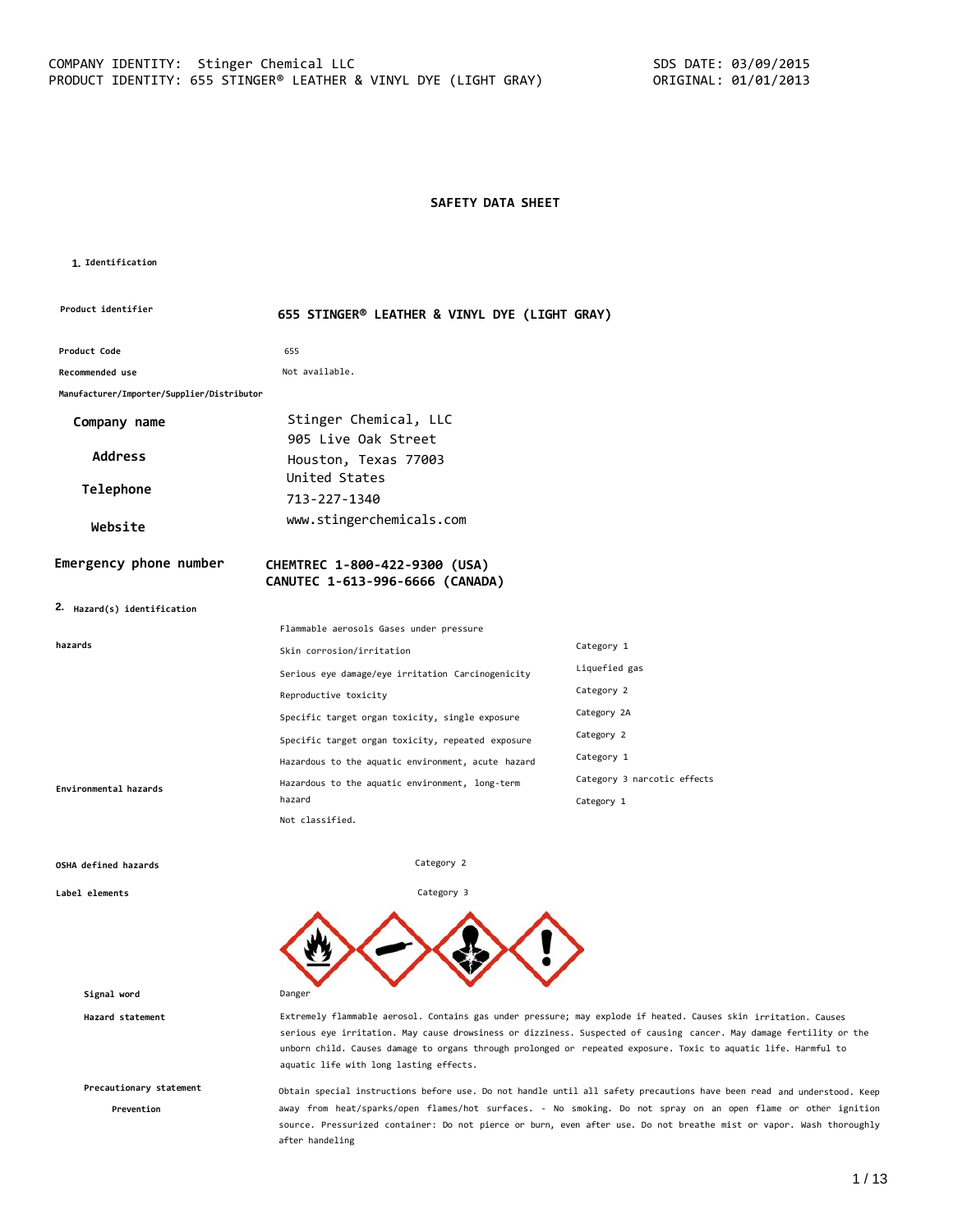## COMPANY IDENTITY: Stinger Chemical LLC **SDS DATE: 03/09/2015 PRODUCT IDENTITY: 655 STINGER® LEATHER & VINYL DYE (LIGHT GRAY) ORIGINAL: 01/01/2013**

| Response                                     | If on skin: Wash with plenty of water. If inhaled: Remove person to fresh air and keep comfortable for breathing. If<br>in eyes: Rinse cautiously with water for several minutes. Remove contact lenses, if present and easy to do. Continue<br>rinsing. If exposed or concerned: Get medical advice/attention. Call a poison center/doctor if you feel unwell. If<br>skin irritation occurs: Get medical advice/attention. If eye irritation persists: Get medical advice/attention. Take<br>off contaminated clothing and wash before reuse. |
|----------------------------------------------|------------------------------------------------------------------------------------------------------------------------------------------------------------------------------------------------------------------------------------------------------------------------------------------------------------------------------------------------------------------------------------------------------------------------------------------------------------------------------------------------------------------------------------------------|
| Storage                                      | Store in a well-ventilated place. Keep container tightly closed. Store locked up. Protect from sunlight. Store in<br>a well-ventilated place. Protect from sunlight. Do not expose to temperatures exceeding 50°C/122°F.                                                                                                                                                                                                                                                                                                                       |
| Disposal                                     | Dispose of contents/container in accordance with local/regional/national/international regulations.                                                                                                                                                                                                                                                                                                                                                                                                                                            |
| Hazard(s) not otherwise<br>classified (HNOC) | None known.                                                                                                                                                                                                                                                                                                                                                                                                                                                                                                                                    |
| Supplemental information                     | 43.59% of the mixture consists of component(s) of unknown acute hazards to the aquatic environment. 43.59% of the<br>mixture consists of component(s) of unknown long-term hazards to the aquatic environment.                                                                                                                                                                                                                                                                                                                                 |

## **3. Composition/information on ingredients**

| Chemical name                             | Common name and synonyms | CAS number       | $\%$                 |
|-------------------------------------------|--------------------------|------------------|----------------------|
| ACETONE<br>$N-$                           |                          | $67 - 64 - 1$    | 40 to <50            |
| <b>BUTANE</b>                             |                          | $106 - 97 - 8$   | $10$ to $< 20$       |
| PROPANE                                   |                          | 74-98-6          | 10 to <20            |
| <b>TOLUENE</b>                            |                          | $108 - 88 - 3$   | 10 to <20            |
| METHYL ETHYL KETONE                       |                          | $78 - 93 - 3$    | 1 to < 5             |
| PROPYLENE GLYCOL METHYL ETHER ACETATE     |                          | $108 - 65 - 6$   | $1$ to $\leq 5$      |
| TITANIUM DIOXIDE XYLENE                   |                          | $13463 - 67 - 7$ | 1 to <5              |
| 1-METHYL-2-PYRROLIDONE<br>BUTYL<br>BENZYL |                          | 1330-20-7        | 1 to < 5             |
| PHTHALATE ETHYLBENZENE                    |                          | 872-50-4         | $0.1$ to $\langle 1$ |
|                                           |                          | $85 - 68 - 7$    | $0.1$ to $\langle 1$ |
|                                           |                          | 100-41-4         | $0.1$ to $\langle 1$ |
| Other components below reportable levels  |                          |                  | $5$ to $<$ 10        |

\*Designates that a specific chemical identity and/or percentage of composition has been withheld as a trade secret.

**4. First-aid measures**

| Inhalation                                                                               | Remove victim to fresh air and keep at rest in a position comfortable for breathing. Call a POISON CENTER or<br>doctor/physician if you feel unwell.                                                                                                                   |
|------------------------------------------------------------------------------------------|------------------------------------------------------------------------------------------------------------------------------------------------------------------------------------------------------------------------------------------------------------------------|
| Skin contact                                                                             | No adverse effects due to skin contact are expected. Remove contaminated clothing. Wash with plenty of soap and<br>water. If skin irritation occurs: Get medical advice/attention. Wash contaminated clothing before reuse.                                            |
| Eye contact                                                                              | Immediately flush eyes with plenty of water for at least 15 minutes. Remove contact lenses, if present and easy to<br>do. Continue rinsing. Get medical attention if irritation develops and persists. No specific first aid measures<br>noted.                        |
| Ingestion                                                                                | Not likely, due to the form of the product. In the unlikely event of swallowing contact a physician or poison control<br>center. Rinse mouth.                                                                                                                          |
| Most important symptoms/effects, acute<br>and delayed<br>Indication of immediate medical | May cause drowsiness and dizziness. Headache. Nausea, vomiting. Severe eye irritation. Symptoms may include stinging,<br>tearing, redness, swelling, and blurred vision. Skin irritation. May cause redness and pain. Prolonged exposure may<br>cause chronic effects. |
| attention and special treatment needed<br>General information                            | Provide general supportive measures and treat symptomatically. Keep victim under observation. Symptoms may be delayed.<br>IF exposed or concerned: Get medical advice/attention. If you feel unwell, seek medical advice (show the label where                         |
|                                                                                          | possible). Ensure that medical personnel are aware of the material(s) involved, and take precautions to protect<br>themselves. Show this safety data sheet to the doctor in attendance.                                                                                |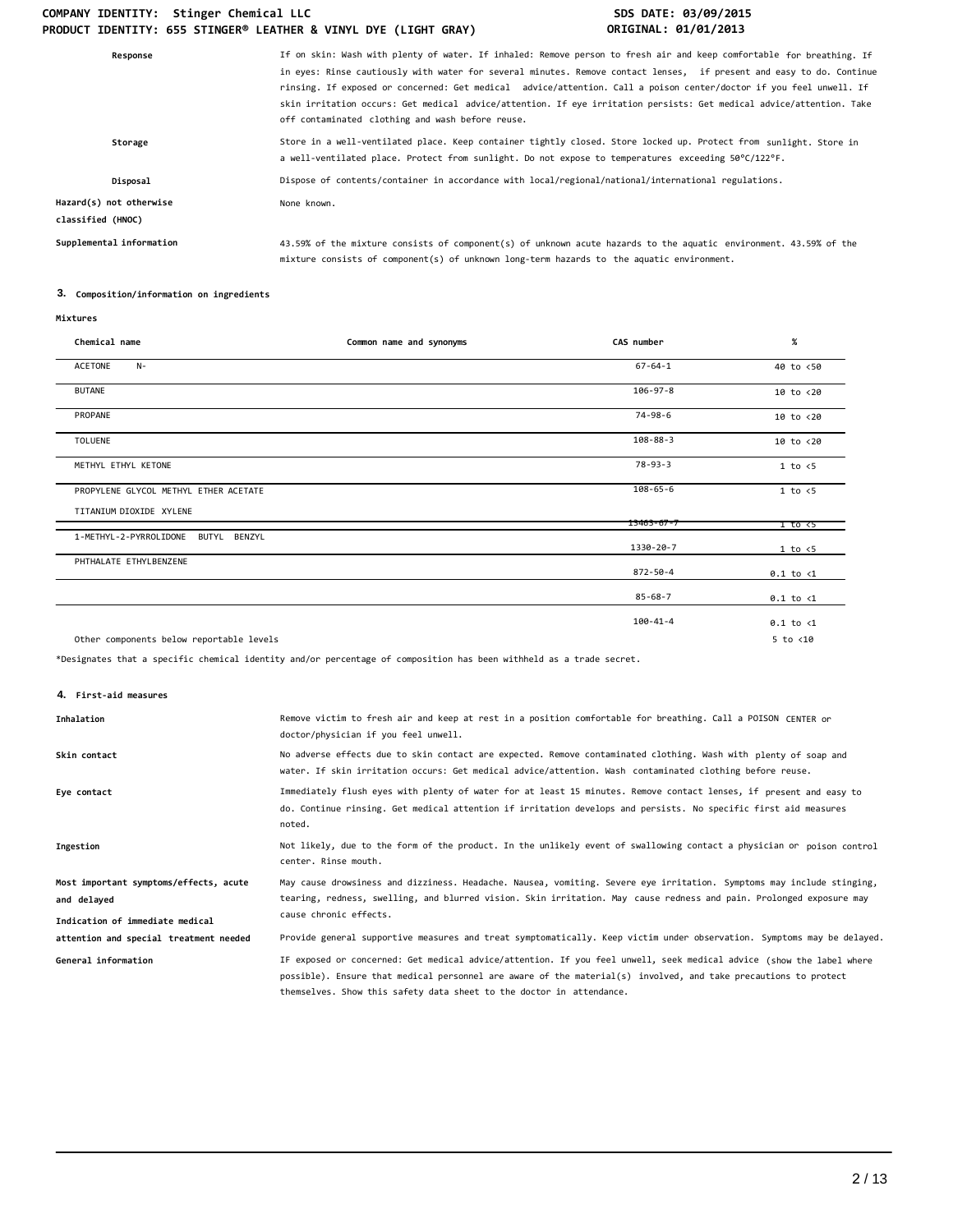#### **COMPANY IDENTITY: Stinger Chemical LLC SDS DATE: 03/09/2015 PRODUCT IDENTITY: 655 STINGER® LEATHER & VINYL DYE (LIGHT GRAY) ORIGINAL: 01/01/2013**

|                                                                        | (LIGHT ONA) ווהשטע בנס וואומינג ככס וואומינג בינס וואט ווידע וואס ווידע ווידע ווידע ווידע ווידע ווידע<br>OUTATIANE, ATIATISTA                                                                                                                                                                                                                                                                                                                                                                                                                                                                                                                                                                                                                                                                                                                                                                                                                                                                                                                                                           |
|------------------------------------------------------------------------|-----------------------------------------------------------------------------------------------------------------------------------------------------------------------------------------------------------------------------------------------------------------------------------------------------------------------------------------------------------------------------------------------------------------------------------------------------------------------------------------------------------------------------------------------------------------------------------------------------------------------------------------------------------------------------------------------------------------------------------------------------------------------------------------------------------------------------------------------------------------------------------------------------------------------------------------------------------------------------------------------------------------------------------------------------------------------------------------|
| 5. Fire-fighting measures                                              |                                                                                                                                                                                                                                                                                                                                                                                                                                                                                                                                                                                                                                                                                                                                                                                                                                                                                                                                                                                                                                                                                         |
| Suitable extinguishing media                                           | Alcohol resistant foam. Water fog. Dry chemical powder. Carbon dioxide (CO2).                                                                                                                                                                                                                                                                                                                                                                                                                                                                                                                                                                                                                                                                                                                                                                                                                                                                                                                                                                                                           |
| Unsuitable extinguishing media                                         | Do not use water jet as an extinguisher, as this will spread the fire.                                                                                                                                                                                                                                                                                                                                                                                                                                                                                                                                                                                                                                                                                                                                                                                                                                                                                                                                                                                                                  |
| Specific hazards arising from the<br>chemical                          | Contents under pressure. Pressurized container may explode when exposed to heat or flame. During fire, gases hazardous<br>to health may be formed.                                                                                                                                                                                                                                                                                                                                                                                                                                                                                                                                                                                                                                                                                                                                                                                                                                                                                                                                      |
| Special protective equipment and<br>precautions for firefighters       | Firefighters must use standard protective equipment including flame retardant coat, helmet with face shield, gloves,<br>rubber boots, and in enclosed spaces, SCBA.                                                                                                                                                                                                                                                                                                                                                                                                                                                                                                                                                                                                                                                                                                                                                                                                                                                                                                                     |
| Fire fighting<br>equipment/instructions                                | In case of fire: Stop leak if safe to do so. Do not move cargo or vehicle if cargo has been exposed to heat. Move<br>containers from fire area if you can do so without risk. Containers should be cooled with water to prevent vapor<br>pressure build up. For massive fire in cargo area, use unmanned hose holder or monitor nozzles, if possible. If not,<br>withdraw and let fire burn out.                                                                                                                                                                                                                                                                                                                                                                                                                                                                                                                                                                                                                                                                                        |
| Specific methods                                                       | Use standard firefighting procedures and consider the hazards of other involved materials. Move containers from fire<br>area if you can do so without risk. In the event of fire and/or explosion do not breathe fumes.                                                                                                                                                                                                                                                                                                                                                                                                                                                                                                                                                                                                                                                                                                                                                                                                                                                                 |
| General fire hazards                                                   | Extremely flammable aerosol. Contents under pressure. Pressurized container may explode when exposed to heat or flame.                                                                                                                                                                                                                                                                                                                                                                                                                                                                                                                                                                                                                                                                                                                                                                                                                                                                                                                                                                  |
| 6. Accidental release measures                                         |                                                                                                                                                                                                                                                                                                                                                                                                                                                                                                                                                                                                                                                                                                                                                                                                                                                                                                                                                                                                                                                                                         |
| Personal precautions, protective<br>equipment and emergency procedures | Keep unnecessary personnel away. Keep people away from and upwind of spill/leak. Keep out of low areas. Many gases are<br>heavier than air and will spread along ground and collect in low or confined areas (sewers, basements, tanks). Wear<br>appropriate protective equipment and clothing during clean-up. Do not breathe mist or vapor. Emergency personnel need<br>self-contained breathing equipment. Do not touch damaged containers or spilled material unless wearing appropriate<br>protective clothing. Ventilate closed spaces before entering them. Local authorities should be advised if significant<br>spillages cannot be contained. For personal protection, see section 8 of the SDS.                                                                                                                                                                                                                                                                                                                                                                              |
| Methods and materials for containment<br>and cleaning up               | Refer to attached safety data sheets and/or instructions for use. Eliminate all ignition sources (no smoking, flares,<br>sparks, or flames in immediate area). Keep combustibles (wood, paper, oil, etc.) away from spilled material. Stop leak<br>if you can do so without risk. Move the cylinder to a safe and open area if the leak is irreparable. Isolate area until<br>gas has dispersed. Cover with plastic sheet to prevent spreading. Absorb in vermiculite, dry sand or earth and place<br>into containers. Prevent product from entering drains. Following product recovery, flush area with water.                                                                                                                                                                                                                                                                                                                                                                                                                                                                         |
|                                                                        | Small Spills: Wipe up with absorbent material (e.g. cloth, fleece). Clean surface thoroughly to remove residual<br>contamination. For waste disposal, see section 13 of the SDS.                                                                                                                                                                                                                                                                                                                                                                                                                                                                                                                                                                                                                                                                                                                                                                                                                                                                                                        |
| Environmental precautions                                              | Avoid release to the environment. Prevent further leakage or spillage if safe to do so. Avoid discharge into<br>drains, water courses or onto the ground. Inform appropriate managerial or supervisory personnel of all<br>environmental releases.                                                                                                                                                                                                                                                                                                                                                                                                                                                                                                                                                                                                                                                                                                                                                                                                                                      |
| 7. Handling and storage                                                |                                                                                                                                                                                                                                                                                                                                                                                                                                                                                                                                                                                                                                                                                                                                                                                                                                                                                                                                                                                                                                                                                         |
| Precautions for safe handling                                          | Obtain special instructions before use. Do not handle until all safety precautions have been read and understood.<br>Pressurized container: Do not pierce or burn, even after use. Do not use if spray button is missing or defective. Do<br>not spray on a naked flame or any other incandescent material. Do not smoke while using or until sprayed surface is<br>thoroughly dry. Do not cut, weld, solder, drill, grind, or expose containers to heat, flame, sparks, or other sources<br>of ignition. All equipment used when handling the product must be grounded. Do not re-use empty containers. Do not<br>breathe mist or vapor. Avoid contact with eyes, skin, and clothing. Avoid prolonged exposure. When using, do not eat,<br>drink or smoke. Pregnant or breastfeeding women must not handle this product. Should be handled in closed systems, if<br>possible. Use only in well-ventilated areas. Wear appropriate personal protective equipment. Wash hands thoroughly after<br>handling. Avoid release to the environment. Observe good industrial hygiene practices. |
| Conditions for safe storage, including<br>any incompatibilities        | Level 3 Aerosol.                                                                                                                                                                                                                                                                                                                                                                                                                                                                                                                                                                                                                                                                                                                                                                                                                                                                                                                                                                                                                                                                        |
|                                                                        | Store locked up. Pressurized container. Protect from sunlight and do not expose to temperatures exceeding 50°C/122 °F.<br>Do not puncture, incinerate or crush. Do not handle or store near an open flame, heat or other sources of ignition.<br>This material can accumulate static charge which may cause spark and become an ignition source. Secure cylinders in an<br>upright position at all times, close all valves when not in use. Store in a well-ventilated place. Store away from<br>incompatible materials (see Section 10 of the SDS).                                                                                                                                                                                                                                                                                                                                                                                                                                                                                                                                    |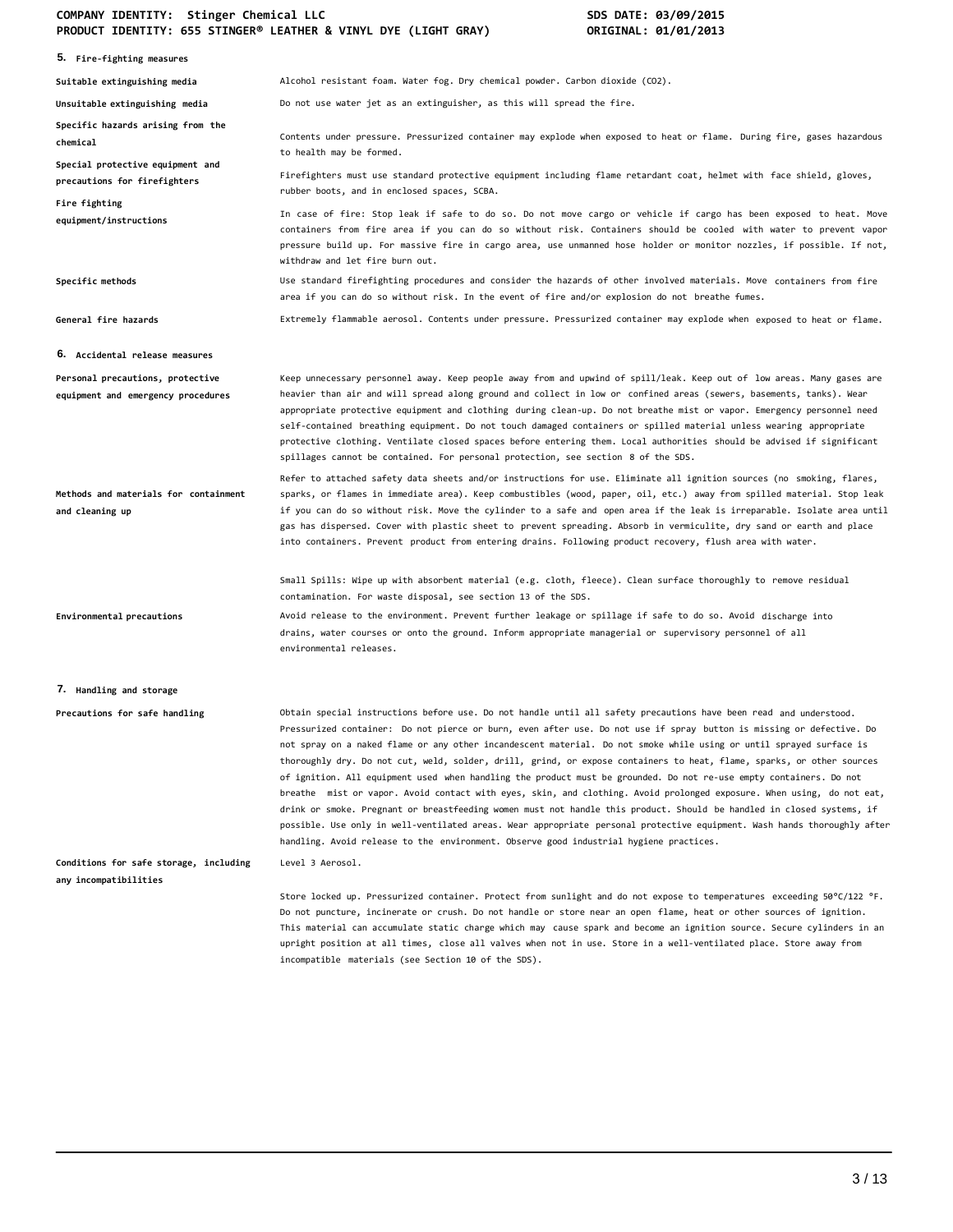#### **8. Exposure controls/personal protection**

#### **Occupational exposure limits**

**US. OSHA Table Z-1 Limits for Air Contaminants (29 CFR 1910.1000)**

| Lomponents                                             | ı ype       | varue      | rorm        |
|--------------------------------------------------------|-------------|------------|-------------|
| ACETONE (CAS 67-64-1)                                  | PEL         | 2400 mg/m3 |             |
|                                                        |             |            |             |
|                                                        |             | 1000 ppm   |             |
| ETHYLBENZENE (CAS 100-41-4)                            | PEL         | 435 mg/m3  |             |
|                                                        |             |            |             |
|                                                        |             | 100 ppm    |             |
| METHYL ETHYL KETONE (CAS 78-93-                        | PEL         | 590 mg/m3  |             |
| 3)                                                     |             |            |             |
|                                                        |             | 200 ppm    |             |
| PROPANE (CAS 74-98-6)                                  | PEL         | 1800 mg/m3 |             |
|                                                        |             | 1000 ppm   |             |
| TITANIUM DIOXIDE (CAS 13463-67-                        | PEL         | 15 $mg/m3$ | Total dust. |
| 7)                                                     |             |            |             |
| XYLENE (CAS 1330-20-7)                                 | PEL         | 435 mg/m3  |             |
|                                                        |             | 100 ppm    |             |
| US. OSHA Table Z-2 (29 CFR 1910.1000)                  |             |            |             |
|                                                        |             |            |             |
| Components                                             | Type        | Value      |             |
| TOLUENE (CAS 108-88-3)                                 | Ceiling     | 300 ppm    |             |
|                                                        | TWA         | 200 ppm    |             |
|                                                        |             |            |             |
| US. ACGIH Threshold Limit Values                       |             |            |             |
| Components                                             | Type        | Value      |             |
| ACETONE (CAS 67-64-1)                                  | <b>STEL</b> | 750 ppm    |             |
|                                                        | TWA         | 500 ppm    |             |
| ETHYLBENZENE (CAS 100-41-4)                            | TWA         | 20 ppm     |             |
|                                                        |             |            |             |
| METHYL ETHYL KETONE (CAS 78-93-                        | STEL        | 300 ppm    |             |
| 3)                                                     |             |            |             |
|                                                        | TWA         | 200 ppm    |             |
|                                                        |             |            |             |
| N-BUTANE (CAS 106-97-8)                                | <b>STEL</b> | 1000 ppm   |             |
| TITANIUM DIOXIDE (CAS 13463-67-                        | TWA         | 10 mg/m3   |             |
| 7)                                                     |             |            |             |
| TOLUENE (CAS 108-88-3)                                 | TWA         | 20 ppm     |             |
| XYLENE (CAS 1330-20-7)                                 | STEL        | 150 ppm    |             |
|                                                        | TWA         | 100 ppm    |             |
| US. NIOSH: Pocket Guide to Chemical Hazards Components | Type        |            |             |
|                                                        |             | Value      |             |
|                                                        |             |            |             |
| ACETONE (CAS 67-64-1)                                  | twa         | 590 mg/m3  |             |
|                                                        |             | 250 ppm    |             |
| ETHYLBENZENE (CAS 100-41-4)                            | STEL        | 545 mg/m3  |             |
|                                                        |             |            |             |
|                                                        |             | 125 ppm    |             |
|                                                        | TWA         | 435 mg/m3  |             |
| METHYL ETHYL KETONE (CAS 78-93-3)                      |             | 100 ppm    |             |
|                                                        | STEL        | 885 mg/m3  |             |
|                                                        |             |            |             |
|                                                        |             | 300 ppm    |             |
| N-BUTANE (CAS 106-97-8)                                |             |            |             |
|                                                        | TWA         | 590 mg/m3  |             |
| PROPANE (CAS 74-98-6)                                  |             | 200 ppm    |             |
|                                                        | TWA         | 1900 mg/m3 |             |
| TOLUENE (CAS 108-88-3)                                 |             | 800 ppm    |             |
|                                                        | TWA         | 1800 mg/m3 |             |
|                                                        |             | 1000 ppm   |             |
|                                                        | STEL        | 560 mg/m3  |             |
|                                                        |             |            |             |
|                                                        |             | 150 ppm    |             |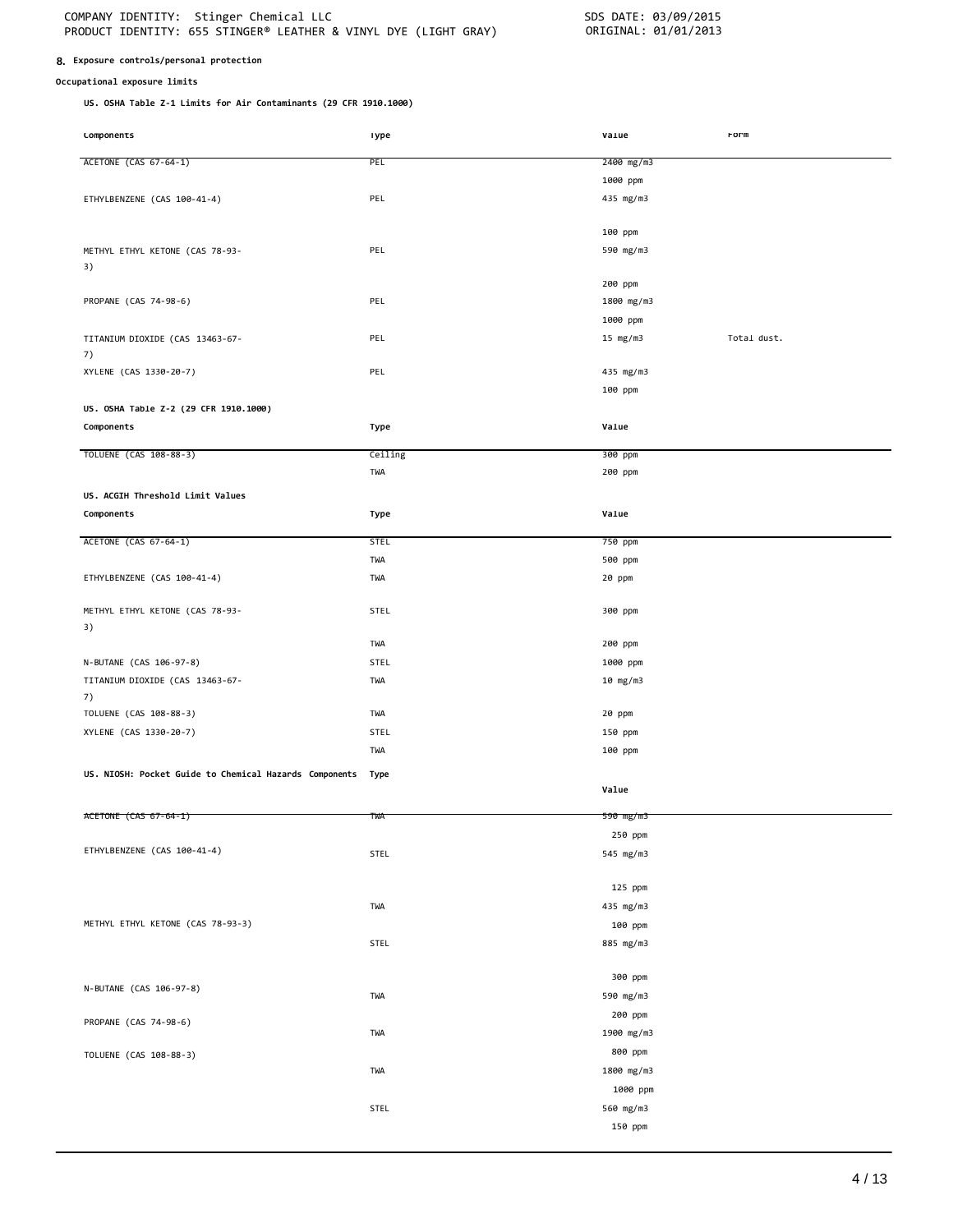# COMPANY IDENTITY: Stinger Chemical LLC<br>PRODUCT IDENTITY: 655 STINGER® LEATHER & VINYL DYE (LIGHT GRAY) **SOME ACTIONAL: 01/01/2013**

| PRODUCT IDENTITY: 655 STINGER® LEATHER & VINYL DYE (LIGHT GRAY)       |                                                                                                       |                         |                                   | ORIGINAL: 01/01/2013 |                                                                                                                                                                                                                                                                                                                                                             |
|-----------------------------------------------------------------------|-------------------------------------------------------------------------------------------------------|-------------------------|-----------------------------------|----------------------|-------------------------------------------------------------------------------------------------------------------------------------------------------------------------------------------------------------------------------------------------------------------------------------------------------------------------------------------------------------|
| US. NIOSH: Pocket Guide to Chemical Hazards Components Type           |                                                                                                       |                         |                                   |                      |                                                                                                                                                                                                                                                                                                                                                             |
|                                                                       |                                                                                                       |                         | Value                             |                      |                                                                                                                                                                                                                                                                                                                                                             |
|                                                                       |                                                                                                       |                         |                                   | 100 ppm              |                                                                                                                                                                                                                                                                                                                                                             |
| US. Workplace Environmental Exposure Level (WEEL) Guides Components   |                                                                                                       | Type                    |                                   |                      |                                                                                                                                                                                                                                                                                                                                                             |
|                                                                       |                                                                                                       |                         | Value                             |                      |                                                                                                                                                                                                                                                                                                                                                             |
| 1-METHYL-2-PYRROLIDO NE (CAS 872-                                     | TWA                                                                                                   |                         |                                   |                      |                                                                                                                                                                                                                                                                                                                                                             |
| $50-4)$                                                               |                                                                                                       |                         |                                   | 40 mg/m3             |                                                                                                                                                                                                                                                                                                                                                             |
|                                                                       |                                                                                                       |                         |                                   | 10 ppm               |                                                                                                                                                                                                                                                                                                                                                             |
| PROPYLENE GLYCOL METHYL ETHER<br>ACETATE (CAS 108-65-6)               | TWA                                                                                                   |                         |                                   | 50 ppm               |                                                                                                                                                                                                                                                                                                                                                             |
|                                                                       |                                                                                                       |                         |                                   |                      |                                                                                                                                                                                                                                                                                                                                                             |
| Biological limit values                                               |                                                                                                       |                         |                                   |                      |                                                                                                                                                                                                                                                                                                                                                             |
| ACGIH Biological Exposure Indices<br>Components                       | Value                                                                                                 | Determinant             | Specimen                          | Sampling Time        |                                                                                                                                                                                                                                                                                                                                                             |
|                                                                       |                                                                                                       |                         |                                   |                      |                                                                                                                                                                                                                                                                                                                                                             |
| 1-METHYL-2-PYRROLIDO 100 mg/l                                         |                                                                                                       | 5-Hydroxy-N-m           | Urine                             |                      | $\ast$                                                                                                                                                                                                                                                                                                                                                      |
| NE (CAS 872-50-4)                                                     |                                                                                                       | ethyl-2-pyrrolidone     |                                   |                      |                                                                                                                                                                                                                                                                                                                                                             |
| ACETONE (CAS 67-64-1)                                                 | 50 mg/1                                                                                               | Acetone                 | Urine                             |                      |                                                                                                                                                                                                                                                                                                                                                             |
| ETHYLBENZENE (CAS 100-41-4)                                           | 0.15 g/g                                                                                              | Sum of                  | Creatinine in                     |                      |                                                                                                                                                                                                                                                                                                                                                             |
|                                                                       |                                                                                                       | mandelic acid and       | urine                             |                      |                                                                                                                                                                                                                                                                                                                                                             |
|                                                                       |                                                                                                       | phenylglyoxylic<br>acid |                                   |                      |                                                                                                                                                                                                                                                                                                                                                             |
| METHYL ETHYL KETONE (CAS 78-93-                                       | $2 \text{ mg}/1$                                                                                      | MEK                     | Urine                             |                      |                                                                                                                                                                                                                                                                                                                                                             |
| 3)                                                                    |                                                                                                       |                         |                                   |                      |                                                                                                                                                                                                                                                                                                                                                             |
| TOLUENE (CAS 108-88-3)                                                | 0.3 mg/g                                                                                              | o-Cresol, with          | Creatinine in                     |                      |                                                                                                                                                                                                                                                                                                                                                             |
|                                                                       |                                                                                                       | hydrolysis              | urine                             |                      |                                                                                                                                                                                                                                                                                                                                                             |
|                                                                       | 0.03 mg/1<br>$0.02$ mg/l                                                                              | Toluene<br>Toluene      | Urine<br><b>Blood</b>             |                      |                                                                                                                                                                                                                                                                                                                                                             |
| XYLENE (CAS 1330-20-7)                                                | 1.5 g/g                                                                                               | Methylhippuric          | Creatinine in                     |                      |                                                                                                                                                                                                                                                                                                                                                             |
|                                                                       |                                                                                                       | acids                   | urine                             |                      |                                                                                                                                                                                                                                                                                                                                                             |
| * - For sampling details, please see the source document.             |                                                                                                       |                         |                                   |                      |                                                                                                                                                                                                                                                                                                                                                             |
| Exposure guidelines                                                   |                                                                                                       |                         |                                   |                      |                                                                                                                                                                                                                                                                                                                                                             |
| US - California OELs: Skin designation                                |                                                                                                       |                         |                                   |                      |                                                                                                                                                                                                                                                                                                                                                             |
| PROPYLENE GLYCOL METHYL ETHER ACETATE (CAS 108-65-6)                  |                                                                                                       |                         | Can be absorbed through the skin. |                      |                                                                                                                                                                                                                                                                                                                                                             |
| TOLUENE (CAS 108-88-3)                                                |                                                                                                       |                         | Can be absorbed through the skin. |                      |                                                                                                                                                                                                                                                                                                                                                             |
| US - Minnesota Haz Subs: Skin designation applies                     |                                                                                                       |                         |                                   |                      |                                                                                                                                                                                                                                                                                                                                                             |
| TOLUENE (CAS 108-88-3)                                                |                                                                                                       |                         | Skin designation applies.         |                      |                                                                                                                                                                                                                                                                                                                                                             |
| US WEEL Guides: Skin designation                                      |                                                                                                       |                         |                                   |                      |                                                                                                                                                                                                                                                                                                                                                             |
| 1-METHYL-2-PYRROLIDONE (CAS 872-50-4)                                 |                                                                                                       |                         | Can be absorbed through the skin. |                      |                                                                                                                                                                                                                                                                                                                                                             |
| Appropriate engineering controls                                      |                                                                                                       |                         |                                   |                      | Good general ventilation (typically 10 air changes per hour) should be used. Ventilation rates should be matched to<br>conditions. If applicable, use process enclosures, local exhaust ventilation, or other engineering controls to<br>maintain airborne levels below recommended exposure limits. If exposure limits have not been established, maintain |
|                                                                       | product.                                                                                              |                         |                                   |                      | airborne levels to an acceptable level. Eye wash facilities and emergency shower must be available when handling this                                                                                                                                                                                                                                       |
| Individual protection measures, such as personal protective equipment |                                                                                                       | Eye/face protection     | Wear                              |                      |                                                                                                                                                                                                                                                                                                                                                             |
| safety glasses with side shields (or goggles).                        |                                                                                                       |                         |                                   |                      |                                                                                                                                                                                                                                                                                                                                                             |
| Skin protection                                                       |                                                                                                       |                         |                                   |                      |                                                                                                                                                                                                                                                                                                                                                             |
| Hand protection                                                       | Wear appropriate chemical resistant gloves. Suitable gloves can be recommended by the glove supplier. |                         |                                   |                      |                                                                                                                                                                                                                                                                                                                                                             |
|                                                                       |                                                                                                       |                         |                                   |                      |                                                                                                                                                                                                                                                                                                                                                             |
| Other                                                                 | Wear appropriate chemical resistant clothing.                                                         |                         |                                   |                      |                                                                                                                                                                                                                                                                                                                                                             |
| Respiratory protection                                                | respirator.                                                                                           |                         |                                   |                      | If permissible levels are exceeded use NIOSH mechanical filter / organic vapor cartridge or an air-supplied                                                                                                                                                                                                                                                 |
| Thermal hazards                                                       | Wear appropriate thermal protective clothing, when necessary.                                         |                         |                                   |                      |                                                                                                                                                                                                                                                                                                                                                             |
| General hygiene                                                       |                                                                                                       |                         |                                   |                      | When using do not smoke. Always observe good personal hygiene measures, such as washing after handling the material and                                                                                                                                                                                                                                     |
| considerations                                                        |                                                                                                       |                         |                                   |                      | before eating, drinking, and/or smoking. Routinely wash work clothing and protective equipment to remove contaminants.                                                                                                                                                                                                                                      |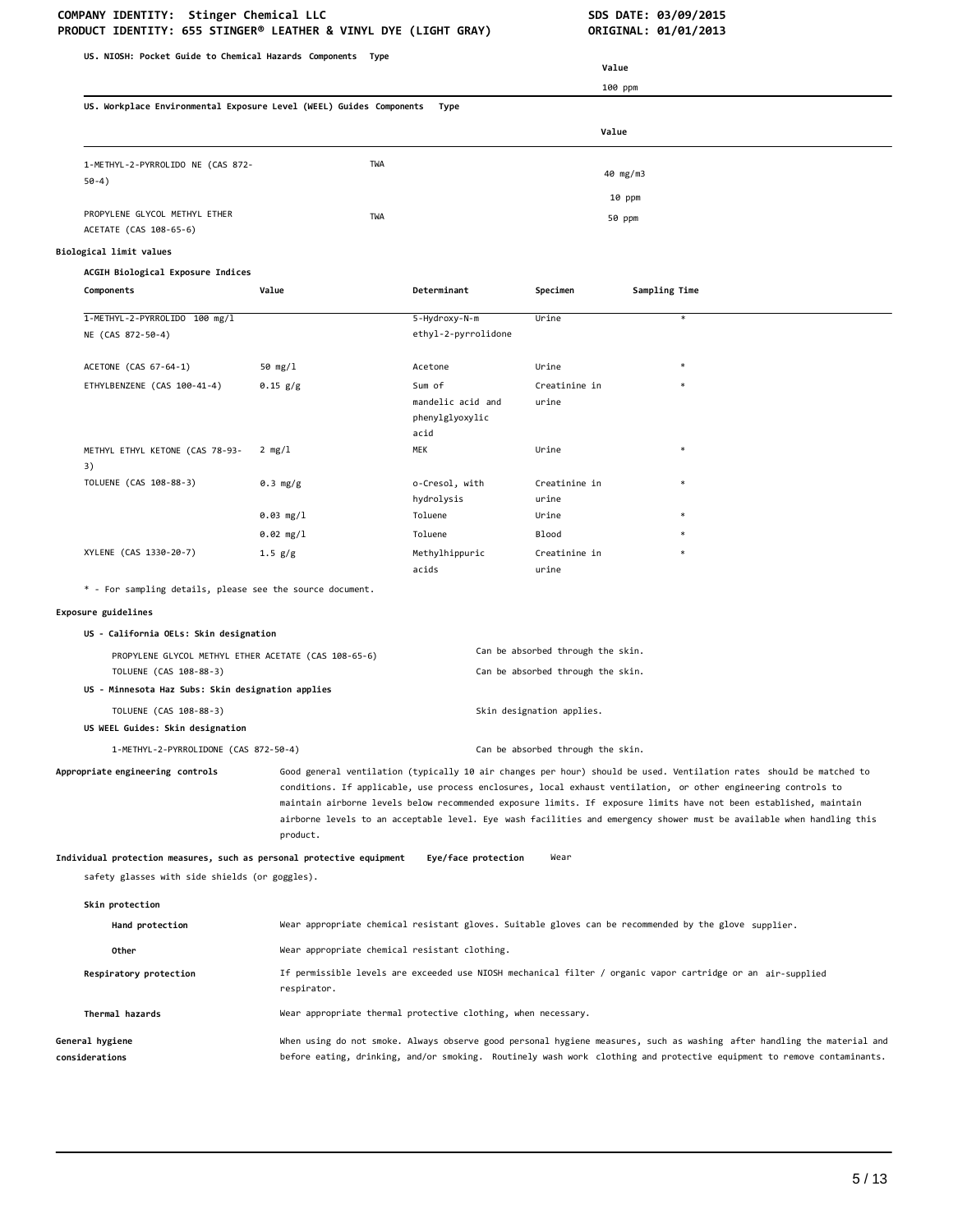#### **COMPANY IDENTITY: Stinger Chemical LLC PRODUCT IDENTITY: 655 STINGER® LEATHER & VINYL DYE (LIGHT GRAY) ORIGINAL: 01/01/2013**

| SDS DATE: 03/09/2015 |
|----------------------|
| ORIGINAL: 01/01/2013 |

| 9. Physical and chemical properties                                               |                                                                                               |
|-----------------------------------------------------------------------------------|-----------------------------------------------------------------------------------------------|
| Appearance                                                                        |                                                                                               |
| Physical state                                                                    | Liquid.                                                                                       |
| Form<br>Color                                                                     | Aerosol. Liquefied gas.<br>Not available.                                                     |
| 0dor                                                                              | Not available.                                                                                |
| Odor threshold                                                                    | Not available.                                                                                |
| рH                                                                                | Not available.                                                                                |
|                                                                                   | $-305.68$ °F ( $-187.6$ °C) estimated                                                         |
| Melting point/freezing point                                                      | $-43.78$ °F ( $-42.1$ °C) estimated                                                           |
| Initial boiling point and boiling range                                           | $-156.0$ °F ( $-104.4$ °C) estimated                                                          |
| Flash point                                                                       | Not available.                                                                                |
| Evaporation rate                                                                  |                                                                                               |
| Flammability (solid, gas)                                                         | Not applicable.                                                                               |
| Upper/lower flammability or explosive limits<br>Flammability limit - lower<br>(%) | 1.3 % estimated                                                                               |
| Flammability limit - upper (%)                                                    | 12.8 % estimated                                                                              |
| Explosive limit - lower (%)                                                       | Not available.                                                                                |
| Explosive limit - upper (%)                                                       | Not available.                                                                                |
| Vapor pressure                                                                    | 2304.83 hPa estimated                                                                         |
| Vapor density                                                                     | Not available.                                                                                |
| Relative density                                                                  | Not available.                                                                                |
| Solubility(ies)                                                                   |                                                                                               |
| Solubility (water)                                                                | Not available.                                                                                |
| Partition coefficient (n-<br>octanol/water)                                       | Not available.                                                                                |
| Auto-ignition temperature                                                         | 550 °F (287.78 °C) estimated                                                                  |
| Decomposition temperature                                                         | Not available.                                                                                |
| Viscosity                                                                         | Not available.                                                                                |
| Other information                                                                 |                                                                                               |
| Density                                                                           | $6.09$ lbs/gal                                                                                |
| Flammability class                                                                | Flammable IA estimated                                                                        |
| Heat of combustion (NFPA 30B)                                                     | 30 kJ/g estimated                                                                             |
| Percent volatile                                                                  | 90.41                                                                                         |
| Specific gravity                                                                  | 0.73                                                                                          |
| VOC                                                                               | 348.119352 g/l Material                                                                       |
|                                                                                   | 2.9051968 lbs/gal Material                                                                    |
|                                                                                   | 4.8035687 lbs/gal Regulatory                                                                  |
|                                                                                   | 575.594474 g/l Regulatory                                                                     |
| 10.<br>Stability and reactivity                                                   |                                                                                               |
| Reactivity                                                                        | The product is stable and non-reactive under normal conditions of use, storage and transport. |
| Chemical stability                                                                | Material is stable under normal conditions.                                                   |
| Possibility of hazardous<br>reactions                                             | Hazardous polymerization does not occur.                                                      |
| Conditions to avoid                                                               | Heat. Avoid temperatures exceeding the flash point. Contact with incompatible materials.      |
| Incompatible materials                                                            | Strong acids. Acids. Strong oxidizing agents. Nitrates. Halogens. Fluorine. Chlorine.         |

**Hazardous decomposition products** No hazardous decomposition products are known.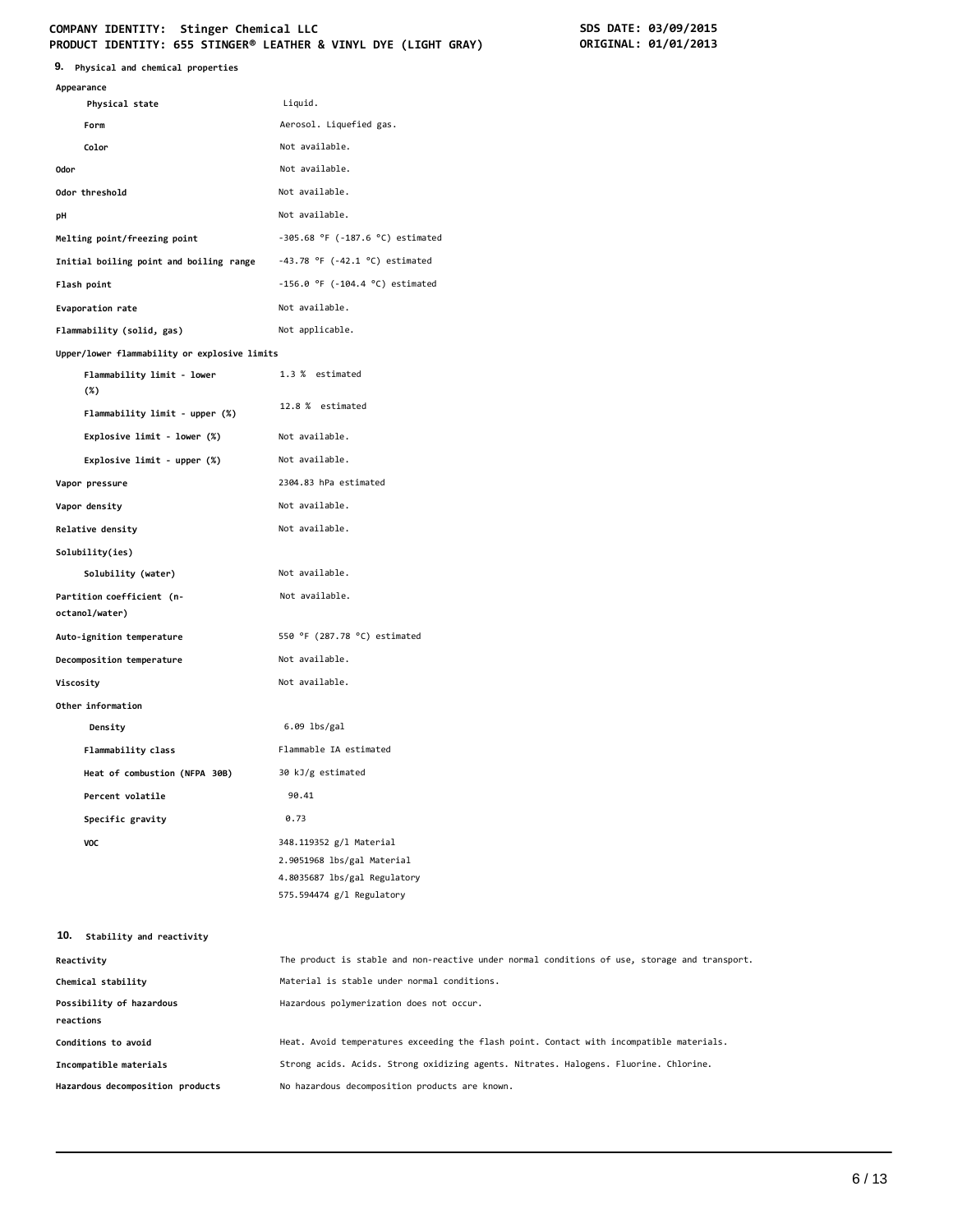#### **COMPANY IDENTITY: Stinger Chemical LLC SDS DATE: 03/09/2015 PRODUCT IDENTITY: 655 STINGER® LEATHER & VINYL DYE (LIGHT GRAY) ORIGINAL: 01/01/2013**

| 11. Toxicological information                                                      |                                                                  |                                                                                                                                                                                                                       |
|------------------------------------------------------------------------------------|------------------------------------------------------------------|-----------------------------------------------------------------------------------------------------------------------------------------------------------------------------------------------------------------------|
| Information on likely routes of exposure                                           |                                                                  |                                                                                                                                                                                                                       |
| Inhalation                                                                         | Headache. Nausea, vomiting. Prolonged inhalation may be harmful. | May cause damage to organs through prolonged or repeated exposure by inhalation. May cause drowsiness and dizziness.                                                                                                  |
| Skin contact                                                                       | Causes skin irritation.                                          |                                                                                                                                                                                                                       |
| Eye contact                                                                        | Causes serious eye irritation.                                   |                                                                                                                                                                                                                       |
| Ingestion                                                                          | Expected to be a low ingestion hazard.                           |                                                                                                                                                                                                                       |
| Symptoms related to the physical,<br>chemical and toxicological<br>characteristics |                                                                  | Headache. May cause drowsiness and dizziness. Nausea, vomiting. Severe eye irritation. Symptoms may include stinging,<br>tearing, redness, swelling, and blurred vision. Skin irritation. May cause redness and pain. |
| Information on toxicological effects                                               |                                                                  |                                                                                                                                                                                                                       |
| Acute toxicity                                                                     | Narcotic effects.                                                |                                                                                                                                                                                                                       |
| Components                                                                         | Species                                                          | Test Results                                                                                                                                                                                                          |
| 1-METHYL-2-PYRROLIDONE (CAS 872-50-4)                                              |                                                                  |                                                                                                                                                                                                                       |
| Acute                                                                              |                                                                  |                                                                                                                                                                                                                       |
| Dermal                                                                             |                                                                  |                                                                                                                                                                                                                       |
| LD50                                                                               | Rabbit                                                           | 8000 mg/kg                                                                                                                                                                                                            |
| Oral                                                                               |                                                                  |                                                                                                                                                                                                                       |
| LD50                                                                               | Mouse                                                            | 5130 mg/kg                                                                                                                                                                                                            |
|                                                                                    | Rat                                                              | 3914 mg/kg                                                                                                                                                                                                            |
|                                                                                    |                                                                  | 4.2 ml/kg                                                                                                                                                                                                             |
| ACETONE (CAS 67-64-1)                                                              |                                                                  |                                                                                                                                                                                                                       |
| <b>Acute</b>                                                                       |                                                                  |                                                                                                                                                                                                                       |
| Dermal                                                                             |                                                                  |                                                                                                                                                                                                                       |
| LD50                                                                               | Rabbit                                                           | > 15800 mg/kg                                                                                                                                                                                                         |
| <b>Inhalation</b>                                                                  |                                                                  |                                                                                                                                                                                                                       |
| <b>LC50</b>                                                                        | Rat                                                              | 76 mg/l, 4 Hours                                                                                                                                                                                                      |
| Oral                                                                               |                                                                  |                                                                                                                                                                                                                       |
| LD <sub>50</sub>                                                                   | Mouse                                                            | 3000 mg/kg                                                                                                                                                                                                            |
| BUTYL BENZYL PHTHALATE (CAS 85-68-7)                                               | Rat                                                              | 5800 mg/kg                                                                                                                                                                                                            |
| Acute Dermal                                                                       |                                                                  |                                                                                                                                                                                                                       |
| LD50                                                                               | Mouse                                                            | 6700 mg/kg                                                                                                                                                                                                            |
|                                                                                    |                                                                  |                                                                                                                                                                                                                       |
|                                                                                    | Rat                                                              | 6700 mg/kg                                                                                                                                                                                                            |
| ETHYLBENZENE (CAS 100-41-4)<br>LD50                                                | Rat                                                              | 13500 mg/kg                                                                                                                                                                                                           |
|                                                                                    |                                                                  |                                                                                                                                                                                                                       |
| Acute<br>Dermal                                                                    |                                                                  |                                                                                                                                                                                                                       |
| LD50                                                                               | Rabbit                                                           | 17800 mg/kg                                                                                                                                                                                                           |
| Oral                                                                               |                                                                  |                                                                                                                                                                                                                       |
| LD50                                                                               | Rat                                                              | 3500 mg/kg                                                                                                                                                                                                            |
| METHYL ETHYL KETONE (CAS 78-93-3)                                                  |                                                                  |                                                                                                                                                                                                                       |
| Acute Dermal                                                                       |                                                                  |                                                                                                                                                                                                                       |
|                                                                                    |                                                                  |                                                                                                                                                                                                                       |
| LD50                                                                               | Rabbit                                                           | > 8000 mg/kg                                                                                                                                                                                                          |
| Inhalation                                                                         |                                                                  |                                                                                                                                                                                                                       |
| <b>LC50</b>                                                                        | Mouse                                                            | 11000 ppm, 45 Minutes                                                                                                                                                                                                 |
|                                                                                    | Rat                                                              | 11700 ppm, 4 Hours                                                                                                                                                                                                    |
|                                                                                    |                                                                  |                                                                                                                                                                                                                       |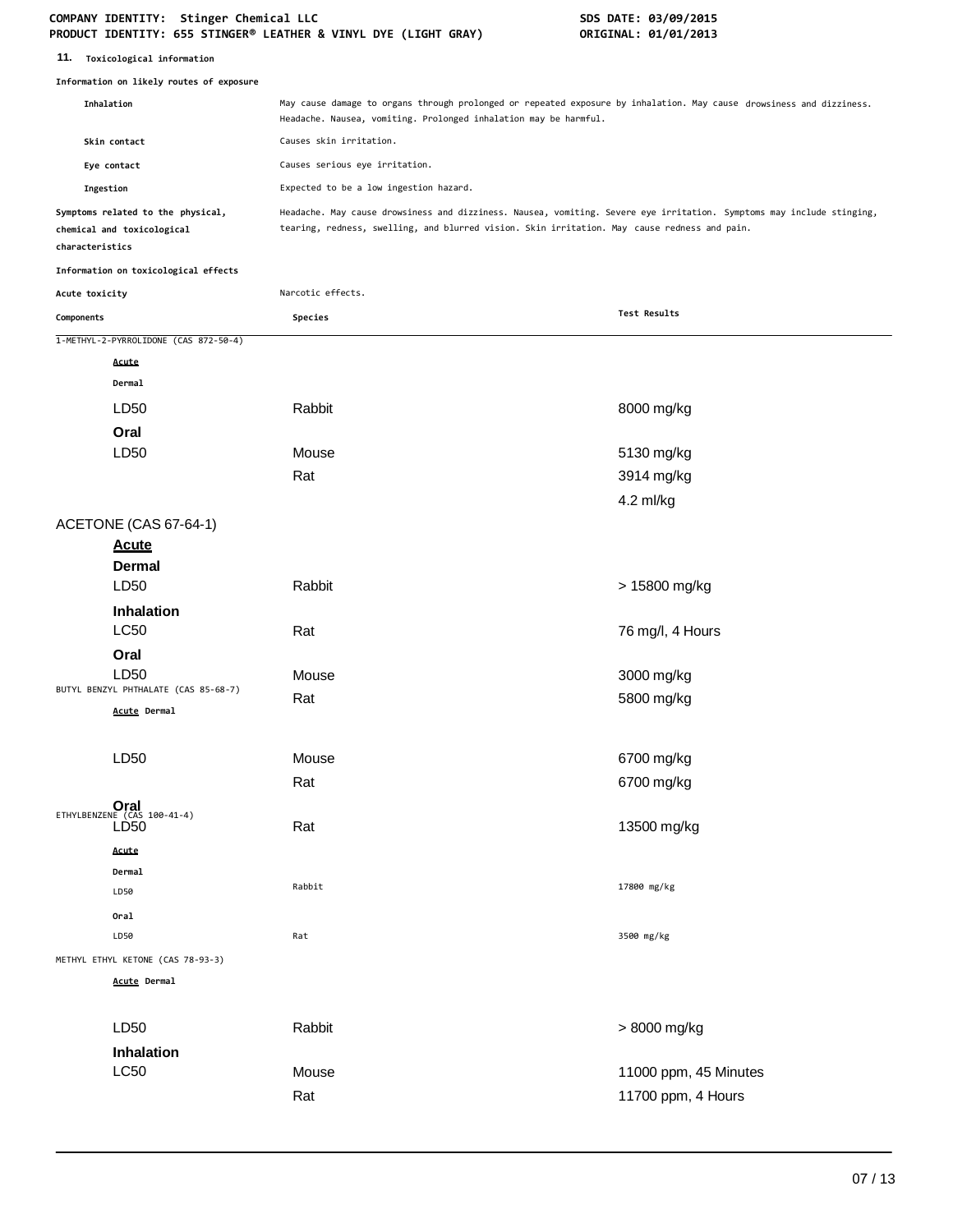## COMPANY IDENTITY: Stinger Chemical LLC **SDS DATE: 03/09/2015**

| Components                                                       | Species                                                                      | Test Results                                                                                          |
|------------------------------------------------------------------|------------------------------------------------------------------------------|-------------------------------------------------------------------------------------------------------|
| Oral                                                             |                                                                              |                                                                                                       |
| LD50                                                             | Mouse                                                                        | 670 mg/kg                                                                                             |
|                                                                  | Rat                                                                          | 2300 - 3500 mg/kg                                                                                     |
| N-BUTANE (CAS 106-97-8)                                          |                                                                              |                                                                                                       |
| <b>Acute Inhalation</b>                                          |                                                                              |                                                                                                       |
| LC50                                                             | Mouse                                                                        | 680 mg/l, 2 Hours                                                                                     |
|                                                                  | Rat                                                                          | 658 $mg/1$ , 4 Hours                                                                                  |
| PROPANE (CAS 74-98-6)                                            |                                                                              |                                                                                                       |
| <b>Acute Inhalation</b>                                          |                                                                              |                                                                                                       |
| LC50                                                             | Rat                                                                          | > 1442.847 mg/l, 15 Minutes                                                                           |
| TOLUENE (CAS 108-88-3)                                           |                                                                              |                                                                                                       |
| <b>Acute Dermal</b>                                              |                                                                              |                                                                                                       |
| LD50                                                             | Rabbit                                                                       | 12124 mg/kg                                                                                           |
|                                                                  |                                                                              | 14.1 ml/kg                                                                                            |
| Inhalation                                                       |                                                                              |                                                                                                       |
| LC50                                                             | Mouse                                                                        | 5320 ppm, 8 Hours                                                                                     |
|                                                                  |                                                                              | 400 ppm, 24 Hours                                                                                     |
|                                                                  | Rat                                                                          | 26700 ppm, 1 Hours                                                                                    |
|                                                                  |                                                                              | 12200 ppm, 2 Hours                                                                                    |
|                                                                  |                                                                              | 8000 ppm, 4 Hours                                                                                     |
| Oral                                                             |                                                                              |                                                                                                       |
| LD50                                                             | Rat                                                                          | $2.6$ g/kg                                                                                            |
| XYLENE (CAS 1330-20-7)                                           |                                                                              |                                                                                                       |
| Acute                                                            |                                                                              |                                                                                                       |
| Dermal                                                           |                                                                              |                                                                                                       |
| LD50                                                             | Rabbit                                                                       | > 43 g/kg                                                                                             |
| Inhalation                                                       |                                                                              |                                                                                                       |
| LC50                                                             | Mouse                                                                        | 3907 mg/l, 6 Hours                                                                                    |
|                                                                  | Rat                                                                          | 6350 mg/l, 4 Hours                                                                                    |
| Oral                                                             |                                                                              |                                                                                                       |
| LD50                                                             | Mouse                                                                        | 1590 mg/kg                                                                                            |
|                                                                  | Rat                                                                          | 3523 - 8600 mg/kg                                                                                     |
|                                                                  | * Estimates for product may be based on additional component data not shown. |                                                                                                       |
| Skin corrosion/irritation                                        | Causes skin irritation.                                                      |                                                                                                       |
| Serious eye damage/eye<br>irritation                             | Causes serious eye irritation.                                               |                                                                                                       |
| Respiratory or skin sensitization                                |                                                                              |                                                                                                       |
| Respiratory sensitization                                        | Not a respiratory sensitizer.                                                |                                                                                                       |
| Skin sensitization                                               | This product is not expected to cause skin sensitization.                    |                                                                                                       |
| Germ cell mutagenicity                                           | genotoxic.                                                                   | No data available to indicate product or any components present at greater than 0.1% are mutagenic or |
| Carcinogenicity                                                  | Suspected of causing cancer.                                                 |                                                                                                       |
| IARC Monographs. Overall Evaluation of Carcinogenicity           |                                                                              |                                                                                                       |
| BUTYL BENZYL PHTHALATE (CAS 85-68-7)                             |                                                                              | 3 Not classifiable as to carcinogenicity to humans.                                                   |
| ETHYLBENZENE (CAS 100-41-4)<br>TITANIUM DIOXIDE (CAS 13463-67-7) |                                                                              | 2B Possibly carcinogenic to humans.<br>2B Possibly carcinogenic to humans.                            |
| TOLUENE (CAS 108-88-3)                                           |                                                                              | 3 Not classifiable as to carcinogenicity to humans.                                                   |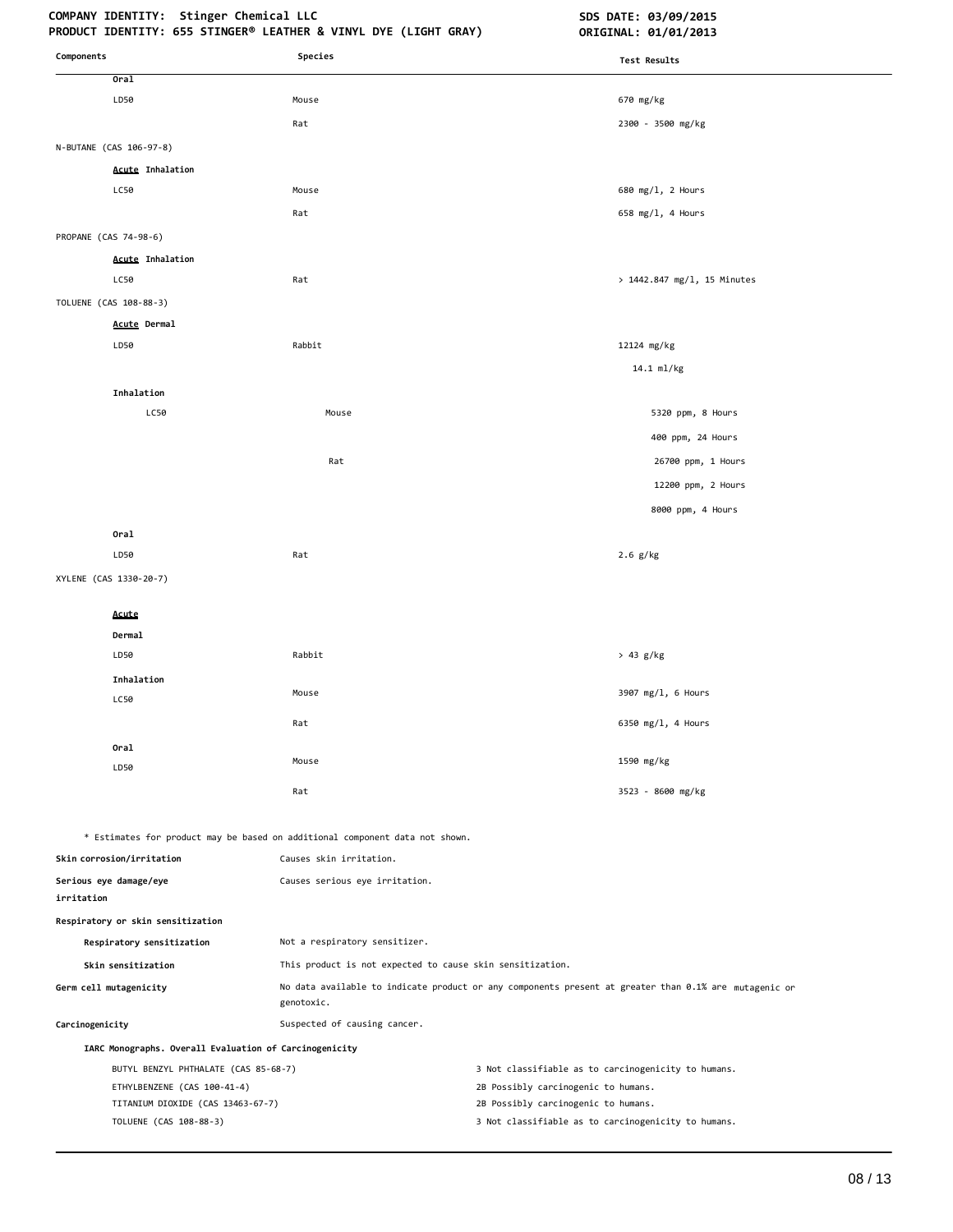### COMPANY IDENTITY: Stinger Chemical LLC<br>PRODUCT IDENTITY: 655 STINGER® LEATHER & VINYL DYE (LIGHT GRAY) **SOMETINAL: 01/01/2013 PRODUCT IDENTITY: 655 STINGER® LEATHER & VINYL DYE (LIGHT GRAY)**

| XYLENE (CAS 1330-20-7)<br>OSHA Specifically Regulated Substances (29 CFR 1910.1001-1050)<br>Not listed. |                                                                 | Not classifiable as a carcinogenic to humans.                                                                       |
|---------------------------------------------------------------------------------------------------------|-----------------------------------------------------------------|---------------------------------------------------------------------------------------------------------------------|
| Reproductive toxicity                                                                                   | May damage fertility or the unborn child.                       | Components in this product have been shown to cause birth defects and reproductive disorders in laboratory animals. |
| Specific target organ toxicity - single<br>exposure                                                     | May cause drowsiness and dizziness.                             |                                                                                                                     |
| Specific target organ toxicity -<br>repeated exposure                                                   | Causes damage to organs through prolonged or repeated exposure. |                                                                                                                     |
| Aspiration hazard                                                                                       | Not an aspiration hazard.                                       |                                                                                                                     |
| Chronic effects                                                                                         | exposure may cause chronic effects.                             | Causes damage to organs through prolonged or repeated exposure. Prolonged inhalation may be harmful. Prolonged      |

#### **12. Ecological information**

**Ecotoxicity** Toxic to aquatic life. Harmful to aquatic life with long lasting effects.

| Components                                                                   |      | Species                                                    | <b>Test Results</b>             |
|------------------------------------------------------------------------------|------|------------------------------------------------------------|---------------------------------|
| <b>ACETONE (CAS 67-64-1)</b>                                                 |      |                                                            |                                 |
| Aquatic                                                                      |      |                                                            |                                 |
| Crustacea                                                                    | EC50 | Water flea (Daphnia magna)                                 | 21.6 - 23.9 mg/l, 48 hours 4740 |
| Fish                                                                         | LC50 | Rainbow trout, donaldson trout<br>(Oncorhynchus mykiss)    | $-6330$ mg/l, 96 hours          |
| BUTYL BENZYL PHTHALATE (CAS 85-68-7)                                         |      |                                                            |                                 |
| Aquatic                                                                      |      |                                                            |                                 |
| Crustacea                                                                    | EC50 | Water flea (Daphnia magna)                                 | $> 0.96$ mg/l, 48 hours         |
| Fish                                                                         | LC50 | Shiner perch (Cymatogaster aggregata)                      | $0.47 - 0.56$ mg/l, 96 hours    |
| ETHYLBENZENE (CAS 100-41-4)                                                  |      |                                                            |                                 |
| Aquatic                                                                      |      |                                                            |                                 |
| Crustacea                                                                    | EC50 | Water flea (Daphnia magna)                                 | $1.37 - 4.4$ mg/l, 48 hours     |
| Fish                                                                         | LC50 | Fathead minnow (Pimephales promelas)                       | 7.5 - 11 mg/l, 96 hours         |
| METHYL ETHYL KETONE (CAS 78-93-3)                                            |      |                                                            |                                 |
| Aquatic                                                                      |      |                                                            |                                 |
| Crustacea                                                                    | EC50 | Water flea (Daphnia magna)                                 | 4025 - 6440 mg/l, 48 hours      |
| Fish                                                                         | LC50 | Sheepshead minnow (Cyprinodon variegatus)                  | $> 400$ mg/l, 96 hours          |
| TITANIUM DIOXIDE (CAS 13463-67-7)                                            |      |                                                            |                                 |
| Aquatic                                                                      |      |                                                            |                                 |
| Crustacea Fish                                                               | EC50 | Water flea (Daphnia magna) Mummichog                       | $> 1000$ mg/l, 48 hours         |
| TOLUENE (CAS 108-88-3)                                                       | LC50 | (Fundulus heteroclitus)                                    | > 1000 mg/l, 96 hours           |
| Aquatic Crustacea                                                            |      |                                                            |                                 |
| Fish                                                                         |      |                                                            |                                 |
|                                                                              | EC50 | Water flea (Daphnia magna)                                 | $5.46 - 9.83$ mg/l, 48 hours    |
| XYLENE (CAS 1330-20-7)                                                       | LC50 | Coho salmon, silver salmon                                 | 8.11 mg/l, 96 hours             |
| Aquatic                                                                      |      | (Oncorhynchus kisutch)                                     |                                 |
| Fish                                                                         |      |                                                            |                                 |
|                                                                              | LC50 | Bluegill (Lepomis macrochirus)                             | 7.711 - 9.591 mg/l, 96 hours    |
| * Estimates for product may be based on additional component data not shown. |      |                                                            |                                 |
| Persistence and degradability                                                |      | No data is available on the degradability of this product. |                                 |
| Bioaccumulative potential                                                    |      |                                                            |                                 |
| Partition coefficient n-octanol / water (log Kow)<br>1-METHYL-2-PYRROLIDONE  |      | $-0.54$                                                    |                                 |
| <b>ACETONE</b>                                                               |      | $-0.24$                                                    |                                 |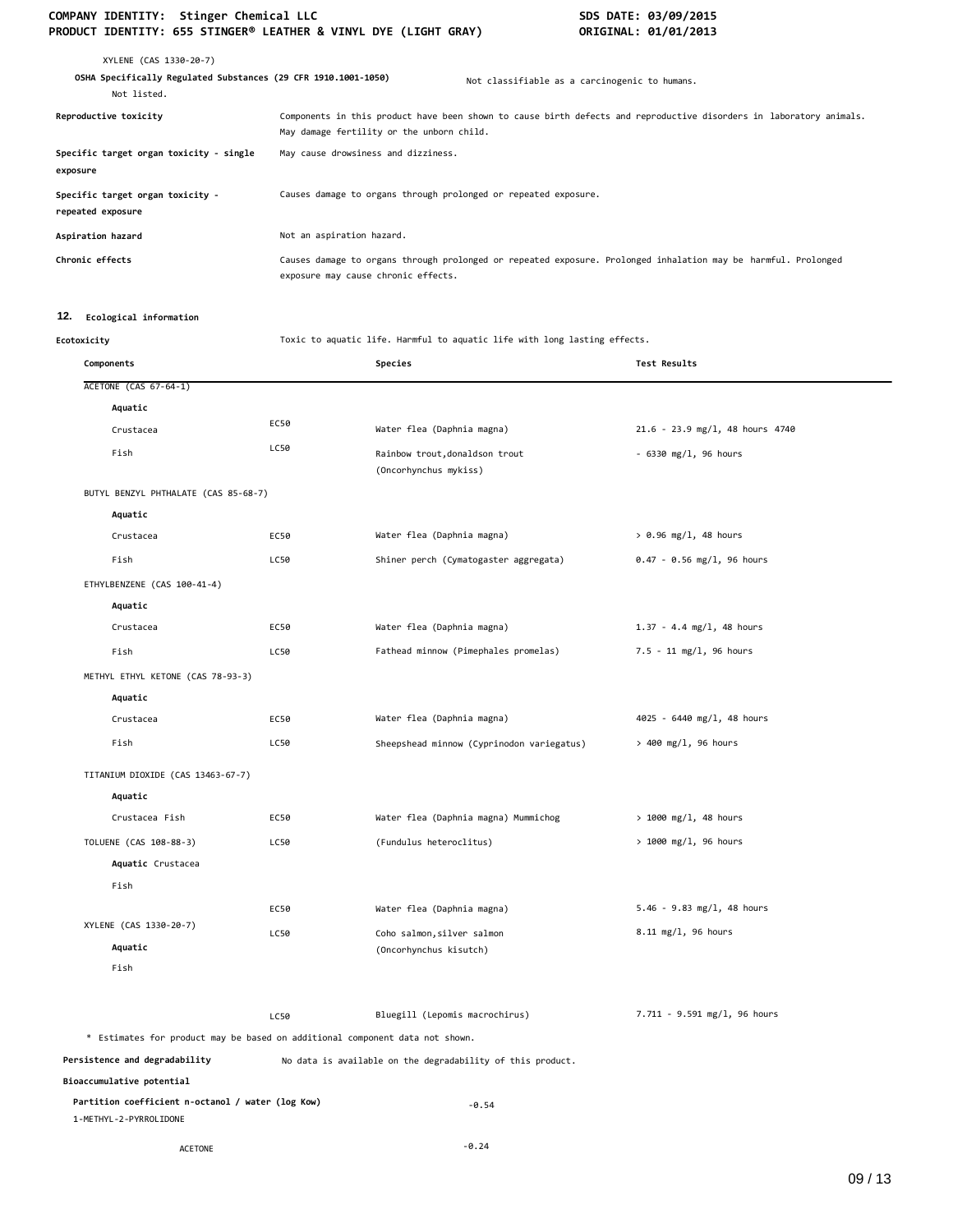|  | COMPANY IDENTITY: Stinger Chemical LLC                          |  |  |
|--|-----------------------------------------------------------------|--|--|
|  | PRODUCT IDENTITY: 655 STINGER® LEATHER & VINYL DYE (LIGHT GRAY) |  |  |

**COMPANY IDENTITY: Stinger Chemical LLC SDS DATE: 03/09/2015 PRODUCT IDENTITY: 655 STINGER® LEATHER & VINYL DYE (LIGHT GRAY) ORIGINAL: 01/01/2013** 

|             | Partition coefficient n-octanol / water (log Kow) |                                                                                                                                                                                                                                                                                              |
|-------------|---------------------------------------------------|----------------------------------------------------------------------------------------------------------------------------------------------------------------------------------------------------------------------------------------------------------------------------------------------|
|             | BUTYL BENZYL PHTHALATE                            | 4.91                                                                                                                                                                                                                                                                                         |
|             | ETHYLBENZENE                                      | 3.15                                                                                                                                                                                                                                                                                         |
|             | METHYL ETHYL KETONE                               | 0.29                                                                                                                                                                                                                                                                                         |
|             | N-BUTANE                                          | 2.89                                                                                                                                                                                                                                                                                         |
|             | PROPANE                                           | 2.36                                                                                                                                                                                                                                                                                         |
|             | <b>TOLUENE</b><br>XYLENE                          | 2.73<br>$3.12 - 3.2$                                                                                                                                                                                                                                                                         |
|             | Mobility in soil                                  | No data available.                                                                                                                                                                                                                                                                           |
|             | Other adverse effects                             | No other adverse environmental effects (e.g. ozone depletion, photochemical ozone creation potential, endocrine<br>disruption, global warming potential) are expected from this component.                                                                                                   |
| 13.         | Disposal considerations                           |                                                                                                                                                                                                                                                                                              |
|             |                                                   | Collect and reclaim or dispose in sealed containers at licensed waste disposal site. Contents under pressure. Do                                                                                                                                                                             |
|             | Disposal instructions                             | not puncture, incinerate or crush. Do not allow this material to drain into sewers/water supplies. Do not<br>contaminate ponds, waterways or ditches with chemical or used container. Dispose of contents/container in<br>accordance with local/regional/national/international regulations. |
|             | Local disposal regulations                        | Dispose in accordance with all applicable regulations.                                                                                                                                                                                                                                       |
|             | Hazardous waste code                              | The waste code should be assigned in discussion between the user, the producer and the waste disposal company.                                                                                                                                                                               |
|             | Waste from residues / unused products             | Dispose of in accordance with local regulations. Empty containers or liners may retain some product residues.<br>This material and its container must be disposed of in a safe manner (see: Disposal instructions).                                                                          |
|             | Contaminated packaging                            | Since emptied containers may retain product residue, follow label warnings even after container is emptied. Empty<br>containers should be taken to an approved waste handling site for recycling or disposal. Do not re-use empty<br>containers.                                             |
| 14.         | Transport information                             |                                                                                                                                                                                                                                                                                              |
| DOT         |                                                   |                                                                                                                                                                                                                                                                                              |
|             | UN number                                         | <b>UN1950</b>                                                                                                                                                                                                                                                                                |
|             | UN proper shipping name Transport                 | Aerosols, flammable, 2.1                                                                                                                                                                                                                                                                     |
|             | hazard class(es)                                  |                                                                                                                                                                                                                                                                                              |
|             | Class Subsidiary                                  | Not available.                                                                                                                                                                                                                                                                               |
|             | risk                                              |                                                                                                                                                                                                                                                                                              |
|             | Packing group                                     | Not applicable.                                                                                                                                                                                                                                                                              |
|             |                                                   | Special precautions for user Read safety instructions, SDS and emergency procedures before handling.                                                                                                                                                                                         |
| <b>IATA</b> |                                                   |                                                                                                                                                                                                                                                                                              |
|             | UN number                                         | <b>UN1950</b>                                                                                                                                                                                                                                                                                |
|             | UN proper shipping name Transport                 | Aerosols, flammable, 2.1                                                                                                                                                                                                                                                                     |
|             | hazard class(es)                                  |                                                                                                                                                                                                                                                                                              |
|             | Class Subsidiary                                  | Not available.                                                                                                                                                                                                                                                                               |
|             | risk                                              | $\overline{\phantom{a}}$                                                                                                                                                                                                                                                                     |
|             | Packing group Environmental hazards               | Not applicable.<br>No.                                                                                                                                                                                                                                                                       |
|             | Other information                                 | Special precautions for user Read safety instructions, SDS and emergency procedures before handling.                                                                                                                                                                                         |
|             | Passenger and cargo<br>aircraft                   | Forbidden. Forbidden.                                                                                                                                                                                                                                                                        |
| IMDG        | Cargo aircraft only                               |                                                                                                                                                                                                                                                                                              |
|             | UN number                                         | <b>UN1950</b>                                                                                                                                                                                                                                                                                |
|             | UN proper shipping name Transport                 | Aerosols, flammable, 2.1                                                                                                                                                                                                                                                                     |
|             | hazard class(es)                                  |                                                                                                                                                                                                                                                                                              |
|             |                                                   | Not available.                                                                                                                                                                                                                                                                               |
|             | Class Subsidiary<br>risk                          |                                                                                                                                                                                                                                                                                              |
|             | Packing group Environmental hazards               | Not applicable.                                                                                                                                                                                                                                                                              |
|             |                                                   |                                                                                                                                                                                                                                                                                              |
|             | Marine pollutant EmS                              | No.                                                                                                                                                                                                                                                                                          |
|             |                                                   | Not available.                                                                                                                                                                                                                                                                               |
|             |                                                   |                                                                                                                                                                                                                                                                                              |

**Special precautions for user** Read safety instructions, SDS and emergency procedures before handling.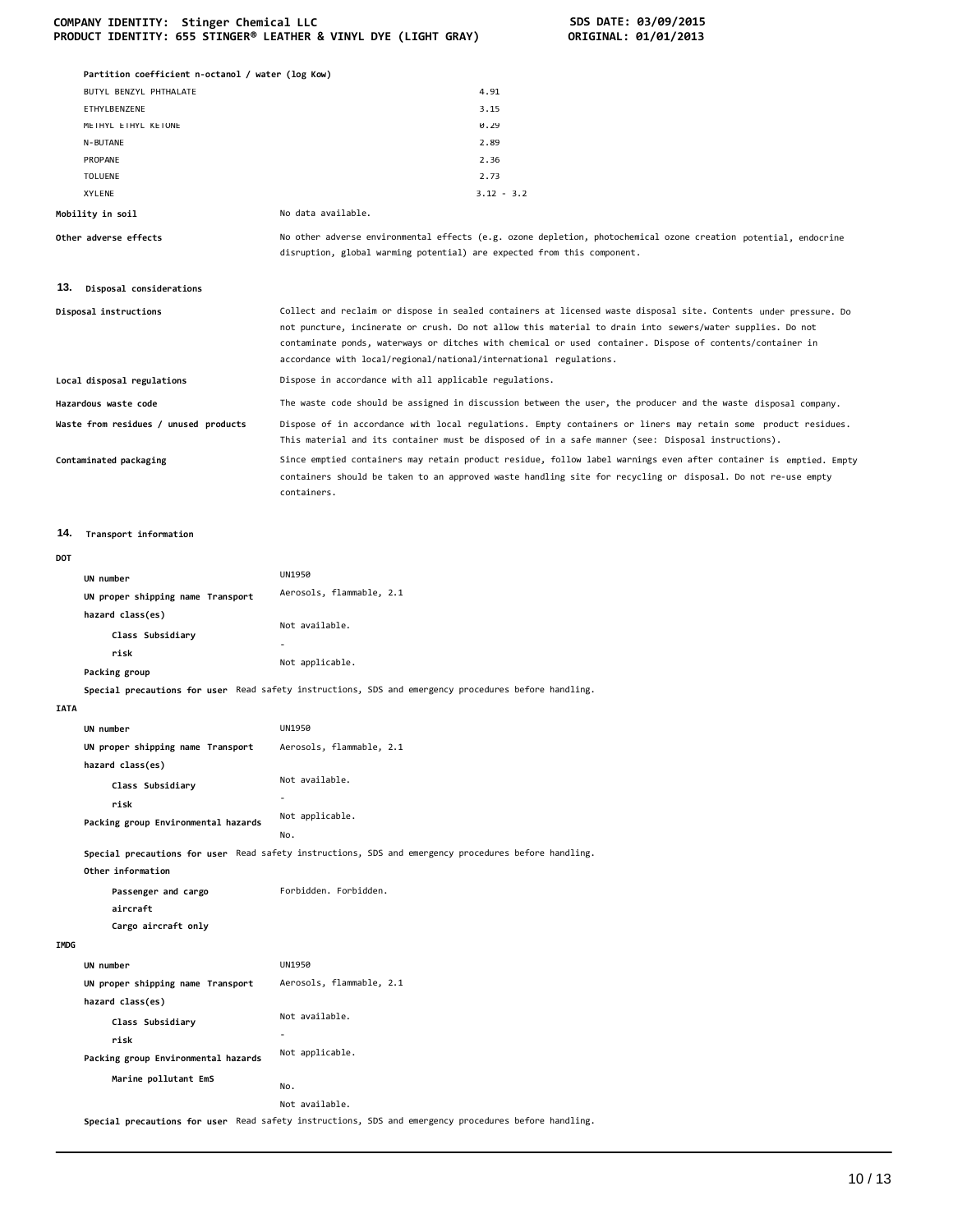#### COMPANY IDENTITY: Stinger Chemical LLC **SDS DATE: 03/09/2015 PRODUCT IDENTITY: 655 STINGER® LEATHER & VINYL DYE (LIGHT GRAY) ORIGINAL: 01/01/2013**

**Transport in bulk according to Annex II** Not established. **of MARPOL 73/78 and the IBC Code**

#### **15. Regulatory information**

| US federal regulations                                                           | 1910.1200.                                              |                        | This product is a "Hazardous Chemical" as defined by the OSHA Hazard Communication Standard, 29 CFR                              |
|----------------------------------------------------------------------------------|---------------------------------------------------------|------------------------|----------------------------------------------------------------------------------------------------------------------------------|
|                                                                                  | All components are on the U.S. EPA TSCA Inventory List. |                        |                                                                                                                                  |
| TSCA Section 12(b) Export Notification (40 CFR 707, Subpt. D)                    |                                                         |                        |                                                                                                                                  |
| Not regulated.                                                                   |                                                         |                        |                                                                                                                                  |
| TSCA Chemical Action Plans, Chemicals of Concern                                 |                                                         |                        |                                                                                                                                  |
| BUTYL BENZYL PHTHALATE (CAS 85-68-7)                                             |                                                         | Phthalates Action Plan |                                                                                                                                  |
| CERCLA Hazardous Substance List (40 CFR 302.4)                                   |                                                         |                        |                                                                                                                                  |
| ACETONE (CAS 67-64-1)                                                            |                                                         | Listed.                |                                                                                                                                  |
| BUTYL BENZYL PHTHALATE (CAS 85-68-7)                                             |                                                         | Listed.                |                                                                                                                                  |
| ETHYLBENZENE (CAS 100-41-4)                                                      |                                                         | Listed.                |                                                                                                                                  |
| METHYL ETHYL KETONE (CAS 78-93-3)                                                |                                                         | Listed.                |                                                                                                                                  |
| N-BUTANE (CAS 106-97-8)                                                          |                                                         | Listed.                |                                                                                                                                  |
| PROPANE (CAS 74-98-6)                                                            |                                                         | Listed.                |                                                                                                                                  |
| TOLUENE (CAS 108-88-3)                                                           |                                                         | Listed.                |                                                                                                                                  |
| XYLENE (CAS 1330-20-7)                                                           |                                                         | Listed.                |                                                                                                                                  |
| SARA 304 Emergency release notification                                          |                                                         |                        |                                                                                                                                  |
| Not regulated.                                                                   |                                                         |                        |                                                                                                                                  |
| OSHA Specifically Regulated Substances (29 CFR 1910.1001-1050)                   |                                                         |                        |                                                                                                                                  |
| Not listed.                                                                      |                                                         |                        |                                                                                                                                  |
|                                                                                  |                                                         |                        |                                                                                                                                  |
| Superfund Amendments and Reauthorization Act of 1986 (SARA) Hazard categories    |                                                         |                        |                                                                                                                                  |
|                                                                                  | Immediate Hazard - Yes                                  |                        |                                                                                                                                  |
|                                                                                  | Delayed Hazard - Yes                                    |                        |                                                                                                                                  |
|                                                                                  | Fire Hazard - Yes Pressure                              |                        |                                                                                                                                  |
|                                                                                  | Hazard - No Reactivity Hazard -<br>No                   |                        |                                                                                                                                  |
| SARA 302 Extremely hazardous substance                                           |                                                         |                        |                                                                                                                                  |
|                                                                                  |                                                         |                        |                                                                                                                                  |
| Not listed.                                                                      |                                                         |                        |                                                                                                                                  |
| SARA 311/312 Hazardous                                                           | No                                                      |                        |                                                                                                                                  |
| chemical                                                                         |                                                         |                        |                                                                                                                                  |
| SARA 313 (TRI reporting)                                                         |                                                         |                        |                                                                                                                                  |
|                                                                                  |                                                         |                        |                                                                                                                                  |
| Chemical name                                                                    |                                                         | CAS number             | % by wt.                                                                                                                         |
| TOLUENE                                                                          |                                                         | $108 - 88 - 3$         | 10 to <20                                                                                                                        |
| XYLENE                                                                           |                                                         | 1330-20-7              | $1$ to $\leq$                                                                                                                    |
| 1-METHYL-2-PYRROLIDONE                                                           |                                                         | 872-50-4               | $0.1$ to $<1$                                                                                                                    |
| ETHYLBENZENE                                                                     |                                                         | $100 - 41 - 4$         | $0.1$ to $<$ 1                                                                                                                   |
| Other federal regulations                                                        |                                                         |                        |                                                                                                                                  |
| Clean Air Act (CAA) Section 112 Hazardous Air Pollutants (HAPs) List             |                                                         |                        |                                                                                                                                  |
| ETHYLBENZENE (CAS 100-41-4)                                                      |                                                         |                        |                                                                                                                                  |
|                                                                                  |                                                         |                        |                                                                                                                                  |
| TOLUENE (CAS 108-88-3)<br>XYLENE (CAS 1330-20-7)                                 |                                                         |                        |                                                                                                                                  |
| Clean Air Act (CAA) Section 112(r) Accidental Release Prevention (40 CFR 68.130) |                                                         |                        |                                                                                                                                  |
|                                                                                  |                                                         |                        |                                                                                                                                  |
| N-BUTANE (CAS 106-97-8)                                                          |                                                         |                        |                                                                                                                                  |
| PROPANE (CAS 74-98-6)                                                            |                                                         |                        |                                                                                                                                  |
| Safe Drinking Water Act (SDWA)                                                   | Not regulated.                                          |                        |                                                                                                                                  |
|                                                                                  |                                                         |                        | Drug Enforcement Administration (DEA). List 2, Essential Chemicals (21 CFR 1310.02(b) and 1310.04(f)(2) and Chemical Code Number |
|                                                                                  |                                                         |                        |                                                                                                                                  |
| ACETONE (CAS 67-64-1)                                                            |                                                         | 6532                   |                                                                                                                                  |

METHYL ETHYL KETONE (CAS 78-93-3) 6714 TOLUENE (CAS 108-88-3) 6594

ACETONE (CAS 67-64-1) 35 %WV

**Drug Enforcement Administration (DEA). List 1 & 2 Exempt Chemical Mixtures (21 CFR 1310.12(c))**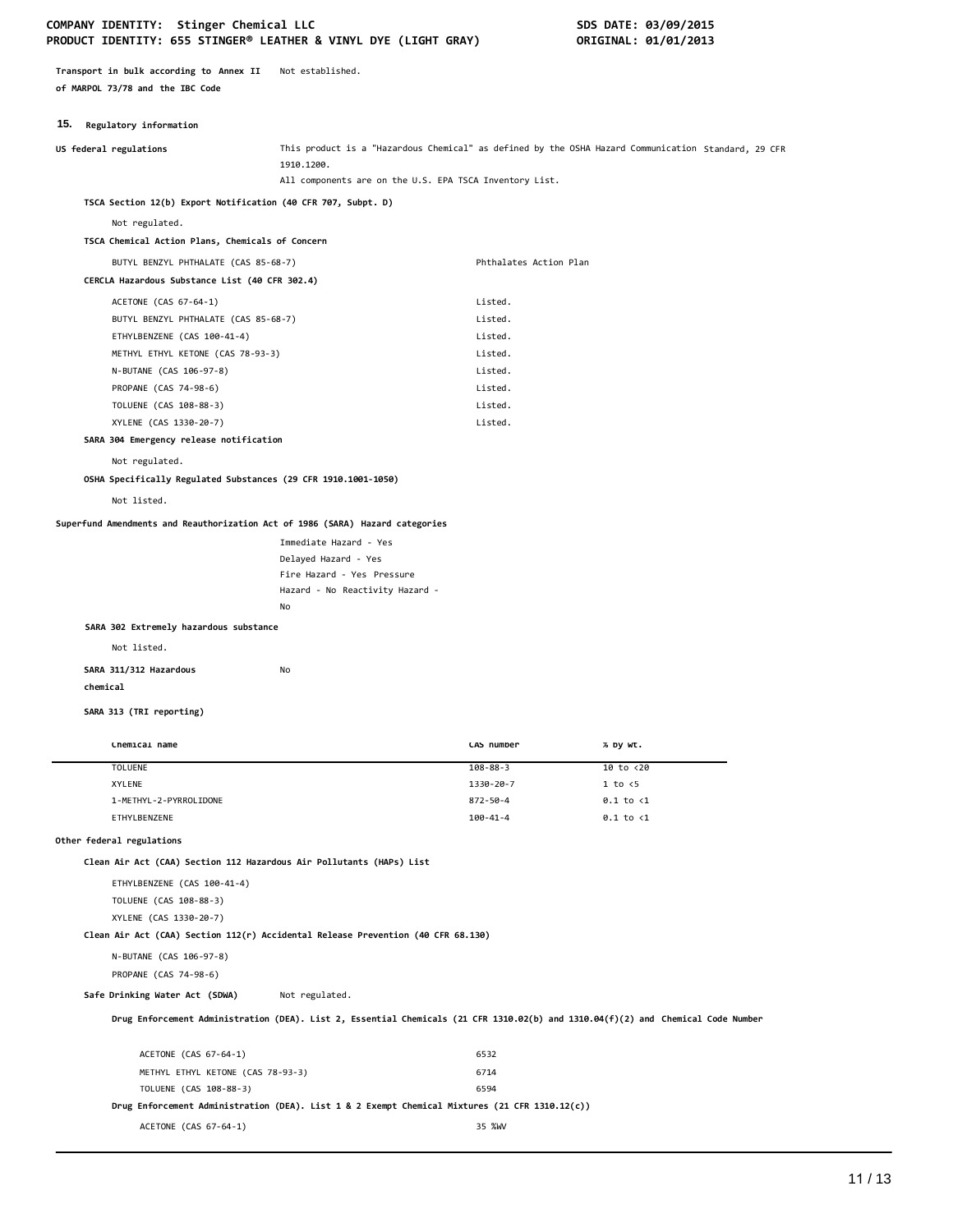|                      | COMPANY IDENTITY: Stinger Chemical LLC<br>PRODUCT IDENTITY: 655 STINGER® LEATHER & VINYL DYE (LIGHT GRAY)                   |        | SDS DATE: 03/09/2015<br>ORIGINAL: 01/01/2013 |
|----------------------|-----------------------------------------------------------------------------------------------------------------------------|--------|----------------------------------------------|
|                      | METHYL ETHYL KETONE (CAS 78-93-3)                                                                                           | 35 %WV |                                              |
|                      | TOLUENE (CAS 108-88-3)                                                                                                      | 35 %WV |                                              |
|                      | DEA Exempt Chemical Mixtures Code Number                                                                                    |        |                                              |
|                      | ACETONE (CAS 67-64-1)                                                                                                       | 6532   |                                              |
|                      | METHYL ETHYL KETONE (CAS 78-93-3)                                                                                           | 6714   |                                              |
|                      | TOLUENE (CAS 108-88-3)                                                                                                      | 594    |                                              |
| US state regulations |                                                                                                                             |        |                                              |
|                      | US. California Controlled Substances. CA Department of Justice (California Health and Safety Code Section 11100)            |        |                                              |
|                      | Not listed.                                                                                                                 |        |                                              |
|                      | US. California. Candidate Chemicals List. Safer Consumer Products Regulations (Cal. Code Regs, tit. 22, 69502.3, subd. (a)) |        |                                              |
|                      | 1-METHYL-2-PYRROLIDONE (CAS 872-50-4)                                                                                       |        |                                              |
|                      | ACETONE (CAS 67-64-1)                                                                                                       |        |                                              |
|                      | BUTYL BENZYL PHTHALATE (CAS 85-68-7) ETHYLBENZENE (CAS 100-                                                                 |        |                                              |
|                      | $41-4)$                                                                                                                     |        |                                              |
|                      | METHYL ETHYL KETONE (CAS 78-93-3) N-BUTANE (CAS<br>$106 - 97 - 8$ )                                                         |        |                                              |
|                      | TITANIUM DIOXIDE (CAS 13463-67-7) TOLUENE (CAS 108-                                                                         |        |                                              |
|                      | $88-3)$                                                                                                                     |        |                                              |
|                      | XYLENE (CAS 1330-20-7)                                                                                                      |        |                                              |
|                      | US. Massachusetts RTK - Substance List                                                                                      |        |                                              |
|                      | 1-METHYL-2-PYRROLIDONE (CAS 872-50-4)                                                                                       |        |                                              |
|                      | ACETONE (CAS 67-64-1)<br>BUTYL BENZYL PHTHALATE (CAS 85-68-7) ETHYLBENZENE (CAS 100-                                        |        |                                              |
|                      | $41-4)$                                                                                                                     |        |                                              |
|                      | METHYL ETHYL KETONE (CAS 78-93-3) N-BUTANE (CAS                                                                             |        |                                              |
|                      | $106 - 97 - 8$ )                                                                                                            |        |                                              |
|                      | PROPANE (CAS 74-98-6)                                                                                                       |        |                                              |
|                      | TITANIUM DIOXIDE (CAS 13463-67-7) TOLUENE (CAS 108-                                                                         |        |                                              |
|                      | $88-3)$                                                                                                                     |        |                                              |
|                      | XYLENE (CAS 1330-20-7)                                                                                                      |        |                                              |
|                      | US. New Jersey Worker and Community Right-to-Know Act                                                                       |        |                                              |
|                      | 1-METHYL-2-PYRROLIDONE (CAS 872-50-4)                                                                                       |        |                                              |
|                      | ACETONE (CAS 67-64-1)<br>BUTYL BENZYL PHTHALATE (CAS 85-68-7) ETHYLBENZENE (CAS 100- 41-4)                                  |        |                                              |
|                      | METHYL ETHYL KETONE (CAS 78-93-3) N-BUTANE (CAS 106-97-8)                                                                   |        |                                              |
|                      | PROPANE (CAS 74-98-6)                                                                                                       |        |                                              |
|                      | TITANIUM DIOXIDE (CAS 13463-67-7) TOLUENE (CAS 108-88-3)                                                                    |        |                                              |
|                      | XYLENE (CAS 1330-20-7)                                                                                                      |        |                                              |
|                      | US. Pennsylvania Worker and Community Right-to-Know Law                                                                     |        |                                              |
|                      | 1-METHYL-2-PYRROLIDONE (CAS 872-50-4)                                                                                       |        |                                              |
|                      | ACETONE (CAS 67-64-1)                                                                                                       |        |                                              |
|                      | BUTYL BENZYL PHTHALATE (CAS 85-68-7) ETHYLBENZENE (CAS 100- 41-4)                                                           |        |                                              |
|                      | METHYL ETHYL KETONE (CAS 78-93-3) N-BUTANE (CAS 106-97-8)                                                                   |        |                                              |
|                      | PROPANE (CAS 74-98-6)                                                                                                       |        |                                              |
|                      | TITANIUM DIOXIDE (CAS 13463-67-7) TOLUENE (CAS 108-88-3)<br>XYLENE (CAS 1330-20-7)                                          |        |                                              |
|                      |                                                                                                                             |        |                                              |
|                      | US. Rhode Island RTK                                                                                                        |        |                                              |
|                      | 1-METHYL-2-PYRROLIDONE (CAS 872-50-4)                                                                                       |        |                                              |
|                      | ACETONE (CAS 67-64-1)                                                                                                       |        |                                              |
|                      | BUTYL BENZYL PHTHALATE (CAS 85-68-7) ETHYLBENZENE (CAS 100- 41-4)                                                           |        |                                              |
|                      | METHYL ETHYL KETONE (CAS 78-93-3) N-BUTANE (CAS 106-97-8)<br>PROPANE (CAS 74-98-6)                                          |        |                                              |
|                      | TOLUENE (CAS 108-88-3)                                                                                                      |        |                                              |
|                      | XYLENE (CAS 1330-20-7)                                                                                                      |        |                                              |